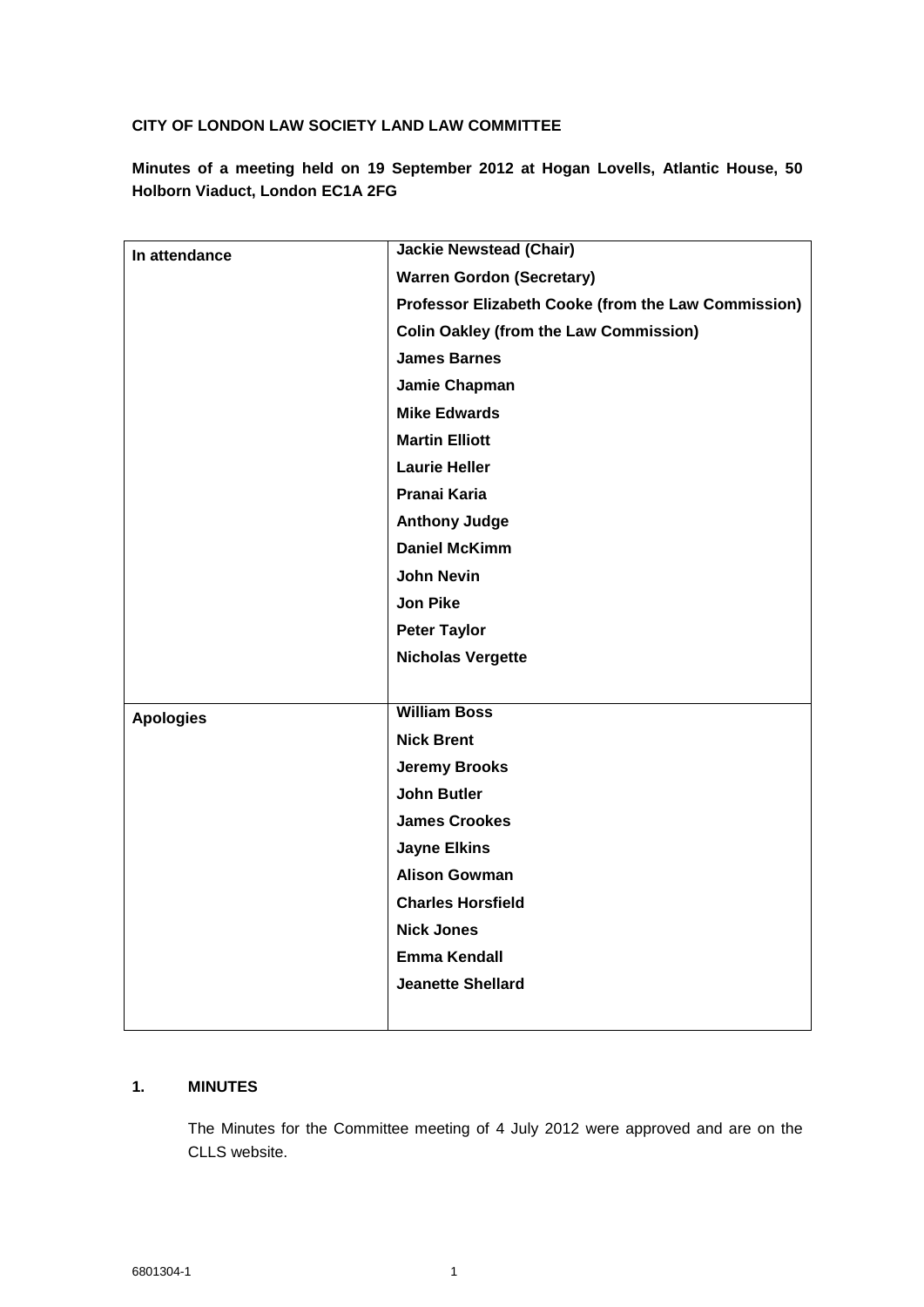## **2. LAW COMMISSION'S RIGHTS TO LIGHT PROJECT**

Most of the meeting was taken up by a presentation by the Law Commission (Professor Elizabeth Cooke, the Law Commissioner, and her colleague, Colin Oakley) of some slides on its project on rights to light. The slides appear with these Minutes on the Committee's webpage. The formal consultation paper is likely to be published in February 2013.

Professor Cooke summarised the project which involves possible reform of law in an area in which there is a serious interest in the property industry. Once the Law Commission has received responses to its formal consultation, it will review with the Government next Summer, in the light of the responses, whether reform of the law in this area is worthwhile.

The areas discussed included:

- Should prescriptive rights to light continue?
- The measure of light:
- The test for whether there has been an actionable interference with a claimant's right to light was set out in the decision of *Colls v Home and Colonial Stores Ltd*. This has caused problems;
- Interaction with the planning system- planning is not within the Law Commission's terms of reference on this project;
- Compensation for infringement of the right to light;
- Remedies in the wake of the *Heaney* decision. Should there be limitations on the application of *Heaney*?
- Is the *Shelfer* test, relating to a court's discretion as to whether to grant an injunction to prevent a breach of the right, correct and should it be made statutory? At what point in the development process can a developer be confident no injunction will be granted? Should claimants be required to serve a notice by a certain point, otherwise the remedy will not be an injunction. Damages in lieu of an injunction. The current uncertainty over whether an injunction will be granted;
- Use of powers under section 237 of the Town and Country Planning Act 1990;
- The rights of tenants and whether their landlord can release their rights- much will depend on the drafting in their leases;
- The policy objective of seeking an appropriate balance between different interests;
- If a developer changes its proposals, how much protection does it have?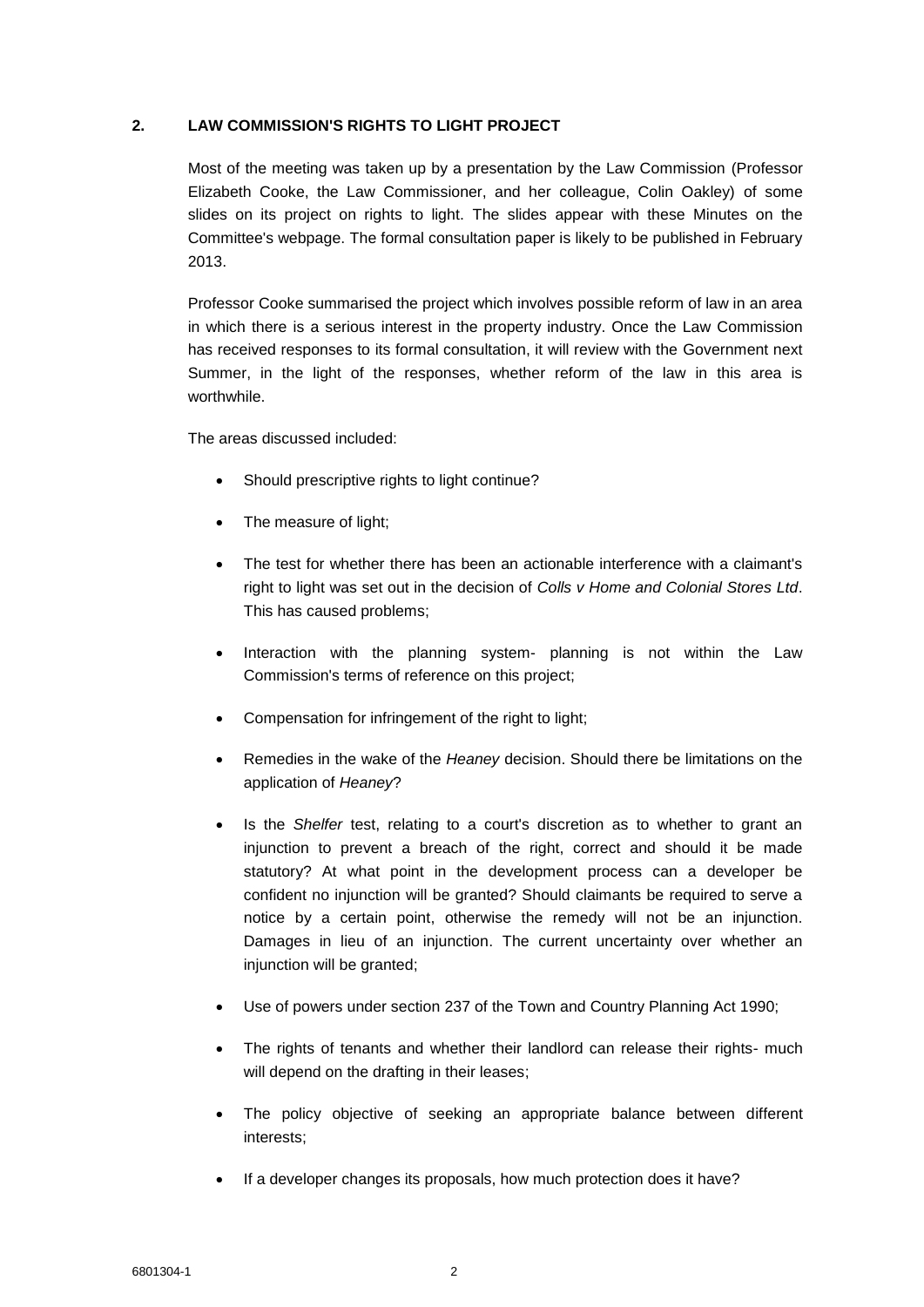The Law Commission highlighted that an important part of a decision to legislate is the "Impact Assessment" on the financial implications and the scale of the problems of rights to light. The Law Commission relies on people in the property industry to provide the data to support any proposed legislative change. The Law Commission has provided the questions set out below, the answers to which will help the Impact Assessment (clearly, the Law Commission will ask more detailed questions in its formal consultation paper).

#### **Law Commission's questions**

"1. In the City, what percentage of developments do you think involve problems relating to rights to light? By "problems" we mean an issue that has to be negotiated, whether or not it in fact leads to litigation or to frustration of the development.

2. Is it possible to say what sort of transactions, again in the City, are most likely to encounter such problems?

3. Could you give us examples of the sort of problems that arise, and the sort of solutions or transactions that have to be undertaken in order to solve those problems? For example, deeds of release, litigation, section 237, insurance etc? Could you say which are the most frequently encountered? In particular, if any of the solutions involve unnecessarily complex arrangements, could you explain what is involved in implementing the solution (for example section 237 requires for the local authority to have an interest in the property; we are aware that this can involve an otherwise unnecessary sale and leaseback arrangement and potentially additional tax consequences).

4. Could you give examples of the cost of any of those transactions or solutions, in terms of the percentage of either the cost of development, or of profit to the developer, or of value of the completed development -or indeed any other measure that seems useful or relevant? Where insurance is the "solution" could you tell us anything about the scale of cost involved in premiums and excesses?

5. Have you any sense of the proportion of developments in the City in each year that are frustrated - either do not go ahead at all, or have to be dramatically modified - as a result of rights to light problems? Could you give any examples of the cost of a frustrated development?"

The Law Commission has concentrated on asking questions about City developments, but data about other areas in England and Wales will be equally welcome.

The next step is for Committee members to send any thoughts on the questions above or otherwise to the Law Commission and, subsequently, to respond to the Law Commission's formal consultation paper.

The Committee thanked Professor Cooke and Colin Oakley for coming to talk to the Committee about this very important topic and hoped to continue the dialogue as the project progressed.